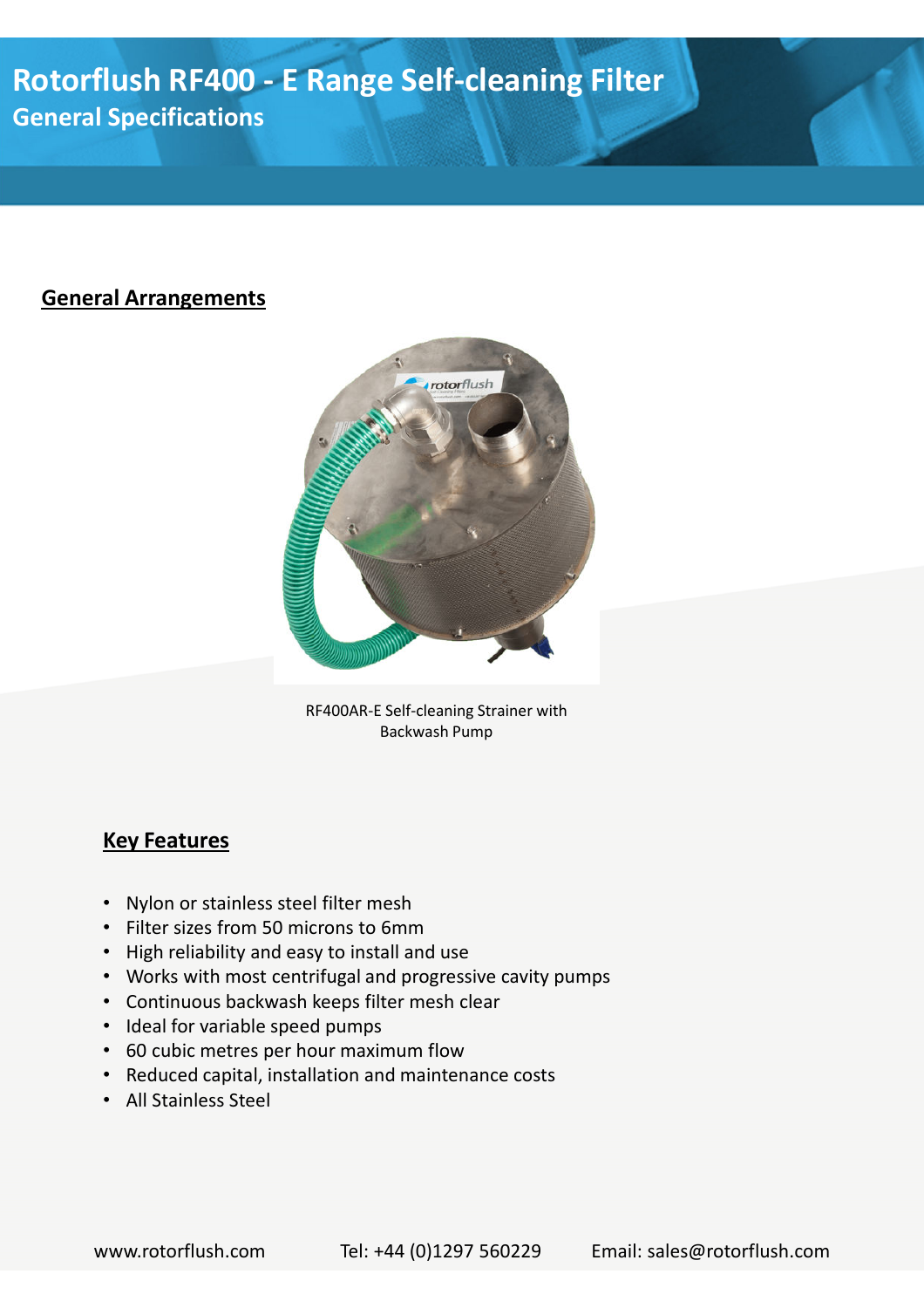### **Models and Specifications**

| <b>Model</b>     | $\vert$ Max pump output $\vert$<br>(m3/h) | <b>Mesh Type</b>             | <b>Mesh Size Options</b> |  |
|------------------|-------------------------------------------|------------------------------|--------------------------|--|
|                  | 60                                        | <b>Nylon</b>                 | 60, 115, 300 micron      |  |
| <b>RF400AR-E</b> | 60                                        | Sintered 316 Stainless Steel | 50, 100, 315 micron      |  |
| <b>RF400R-E</b>  | 60                                        | 316 Stainless Steel          | 1 mm or 2 mm             |  |
|                  | 60                                        | 316 Stainless Steel          | 3mm or 6 mm              |  |

\*These models are available with US NPT Fittings

## **Dimensions and Weights**

| <b>Model</b>                      | Height<br>(mm) | <b>Filter</b><br><b>Dimensions</b><br>width x height<br>(mm) | <b>Filter</b><br>Height | Weight<br>(kg) | Pump<br><b>Outlet</b> | <b>Backwash</b><br><b>Outlet</b> |
|-----------------------------------|----------------|--------------------------------------------------------------|-------------------------|----------------|-----------------------|----------------------------------|
| RF400 – E All Models <sup> </sup> | 675            | 420 x 583                                                    | 262                     | 30             | 3" BSP                | $\frac{1}{2}$ " BSP              |

\*Dimensions and weights are approximate



www.rotorflush.com Tel: +44 (0)1297 560229 Email: sales@rotorflush.com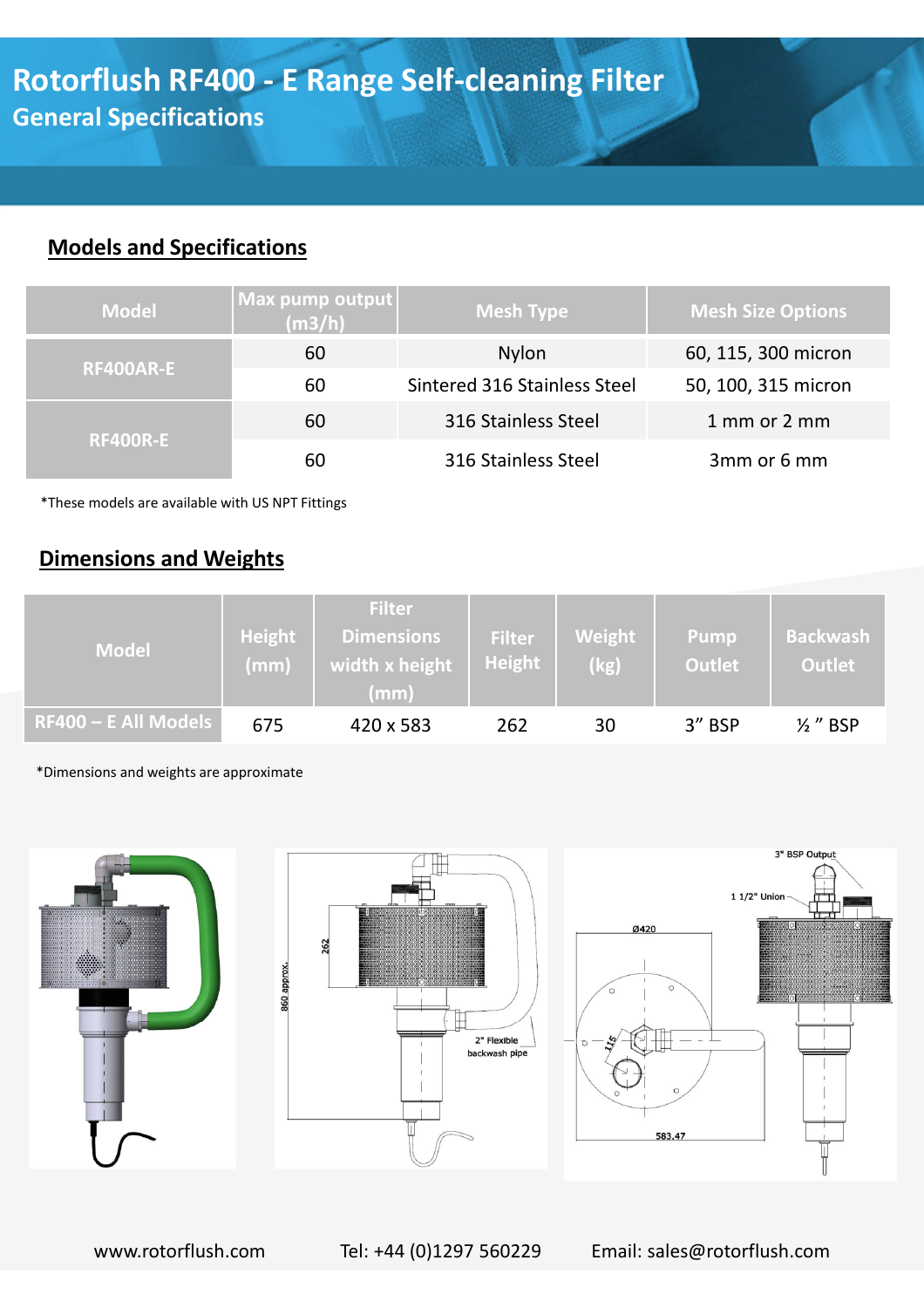## **RF400 E Backwash Pump Specifications**

| <b>MODEL</b>   | Motor output (P2)   Power Motor (P1) |      |           |      |             |          |    |
|----------------|--------------------------------------|------|-----------|------|-------------|----------|----|
|                | <b>HP</b>                            | kW   | <b>HP</b> | kW   | <b>VOLT</b> | In $(A)$ | μF |
| <b>RF400-E</b> | 0.50                                 | 0.37 | 0.70      | 0.50 | 220-240     | 2.5      |    |

## **Self-cleaning Filter Construction**

| <b>Component</b>       | <b>RF400 -E All Models</b>       |
|------------------------|----------------------------------|
| Filter cage and lid    | <b>304 Stainless Steel</b>       |
| <b>Central turbine</b> | 304 Stainless Steel              |
| <b>Jets</b>            | <b>Food Grade Natural Rubber</b> |
| <b>Bearings</b>        | Acetal copolymer                 |

Note: 316 marine grade stainless steel is an option for all RF400 filters